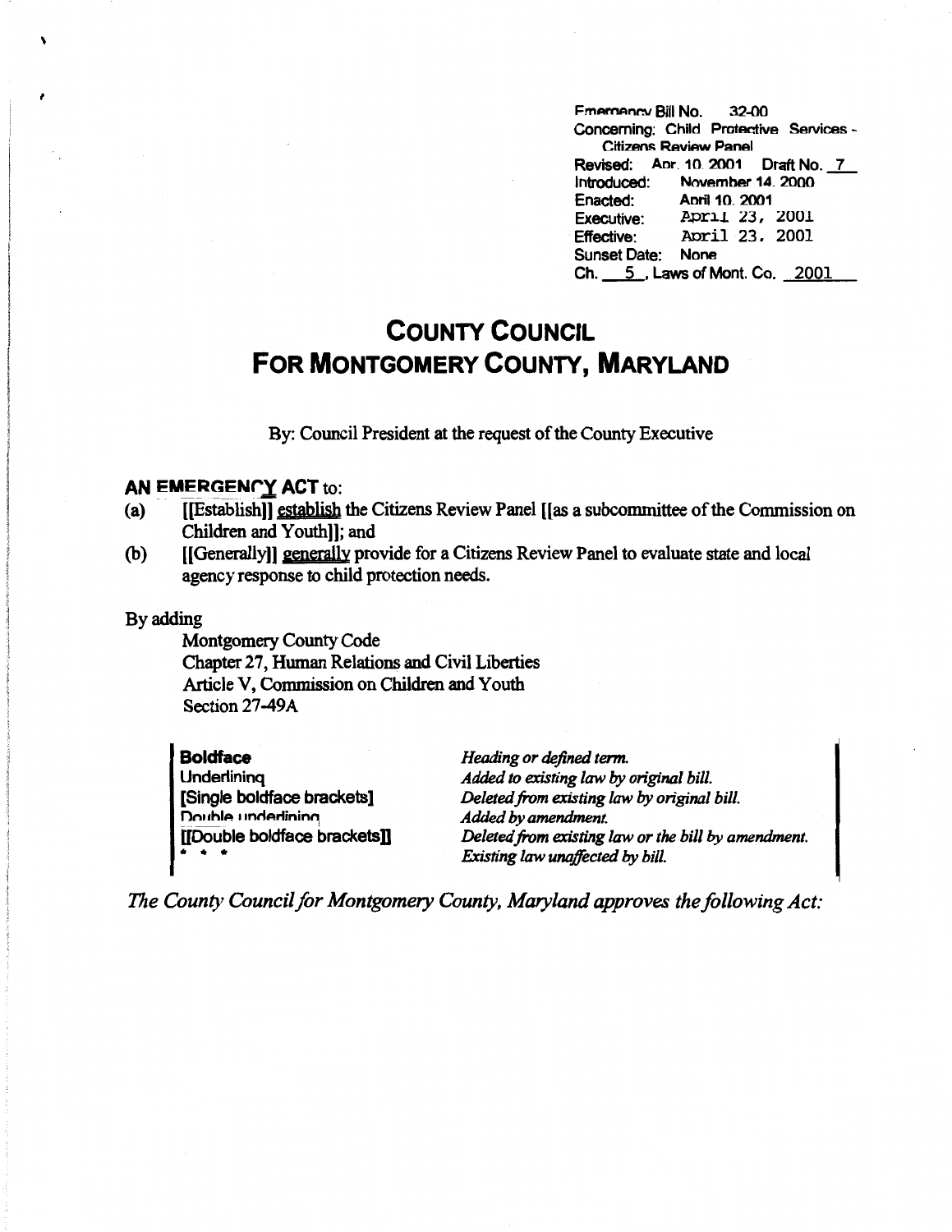Á

 $\tilde{\phantom{a}}$ 

| 1  | Section 1. |                              | Section 27-49A is added as follows:                                      |
|----|------------|------------------------------|--------------------------------------------------------------------------|
| 2  | 27-49A.    | <b>Citizens Review Panel</b> |                                                                          |
| 3  | (a)        |                              | Creation. The Citizens Review Panel for Children is [[a subcommittee     |
| 4  |            |                              | of the Commission on Children and Youth]] established.                   |
| 5  | <u>(b)</u> |                              | <i>Appointment.</i> The County Executive must appoint the members of the |
| 6  |            |                              | Citizens Review Panel, subject to County Council confirmation. The       |
| 7  |            |                              | County Executive must appoint the chair and vice-chair of the Citizens   |
| 8  |            |                              | Review Panel. subject to County Council confirmation. A member of        |
| 9  |            |                              | the Citizens Review Panel may recommend individuals to the County        |
| 10 |            |                              | Executive to serve as the chair and vice-chair.                          |
| 11 | $\Omega$   | Membership.                  |                                                                          |
| 12 |            | (1)                          | The Citizens Review Panel has [[14]] 9 members.                          |
| 13 |            | (A)                          | [[Five]] [[Seven]] [[members appointed by the]] The                      |
| 14 |            |                              | Executive must annoint 7 members. Un to 3 members may                    |
| 15 |            |                              | be members of the Commission on Children and Youth                       |
| 16 |            |                              | who are senarately confirmed by the Council as Panel                     |
| 17 |            |                              | members.                                                                 |
| 18 |            |                              | $[(B)$ Seven]] $[Tw \circ additional$ members appointed by the           |
| 19 |            |                              | Executive should represent the community]][[and have                     |
| 20 |            |                              | expertise in the prevention and treatment of child abuse                 |
| 21 |            |                              | and neglect, such as child advocates, volunteers of the                  |
| 22 |            |                              | court-appointed special advocate program, attorneys who                  |
| 23 |            |                              | represent children, parent and consumer representatives.                 |
| 24 |            |                              | law enforcement representatives, and health and human                    |
| 25 |            |                              | services professionals]][[.                                              |
| 26 |            | $\Box$ ]                     |                                                                          |
| 27 |            | $\mathbf{B}$                 | One member each must be a County resident appointed                      |

-2-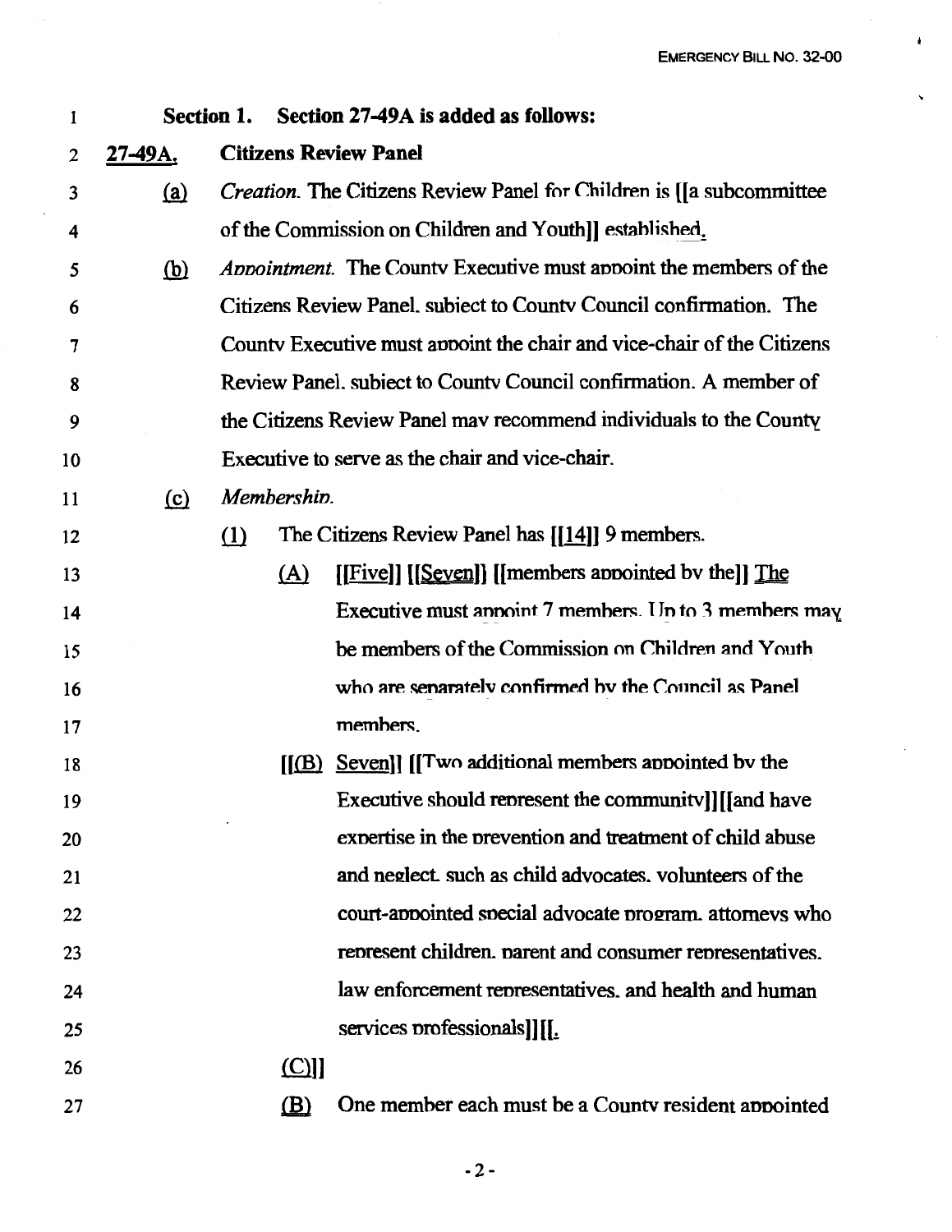**FMFRGFNCY BILL NO. 32-00** 

| 28 |              |          |                                         |          | under State law by:                                                  |
|----|--------------|----------|-----------------------------------------|----------|----------------------------------------------------------------------|
| 29 |              |          |                                         | $\Omega$ | the State Citizens Review Board for Children: and                    |
| 30 |              |          |                                         | (2)      | the State Council on Child Abuse and Neglect.                        |
| 31 |              | $\Omega$ |                                         |          | Each member of the Panel must be a volunteer who:                    |
| 32 |              |          | $\Delta$                                |          | exercises the member's own free will in all deliberations            |
| 33 |              |          |                                         |          | of the Panel:                                                        |
| 34 |              |          | (B)                                     |          | acts indenendently of any outside influence, narticularly            |
| 35 |              |          |                                         |          | the member's employer:                                               |
| 36 |              |          | $(\mathbb{C})$                          |          | does not represent any agency or organization: and                   |
| 37 |              |          | $\boldsymbol{\textcircled{\textsc{D}}}$ |          | is not a County or State employee. or spouse or domestic             |
| 38 |              |          |                                         |          | nartner of an employee, whose particination would be                 |
| 39 |              |          |                                         |          | inconsistent with County Council nolicies regarding                  |
| 40 |              |          |                                         |          | annointment of government emnlovees to boards.                       |
| 41 |              |          |                                         |          | committees, and commissions.                                         |
| 42 | ( <u>d</u> ) |          |                                         |          | Duties. The Citizens Review Panel must:                              |
| 43 |              | $\Omega$ |                                         |          | implement State law regarding local citizens review boards:          |
| 44 |              | (2)      |                                         |          | examine the nolicies and procedures of State and local agencies      |
| 45 |              |          |                                         |          | and, where annronriate, snecific cases to evaluate the extent to     |
| 46 |              |          |                                         |          | which [[State and local]] these agencies in the County are           |
| 47 |              |          |                                         |          | effectively fulfilling their responsibilities to implement the       |
| 48 |              |          |                                         |          | child protection standards and State plan under 42 U.S.C.            |
| 49 |              |          |                                         |          | § 5106a(b) and any other criteria that the panel considers           |
| 50 |              |          |                                         |          | important for the protection of children:                            |
| 51 |              | (3)      |                                         |          | report the Panel's findings to the Executive, the Council, the State |
| 52 |              |          |                                         |          | Citizens Review Board for Children. and the State Council on         |
| 53 |              |          |                                         |          | Child Abuse and Neglect: [[and]]                                     |

 $\lambda$ 

 $\lambda$ 

 $-3-$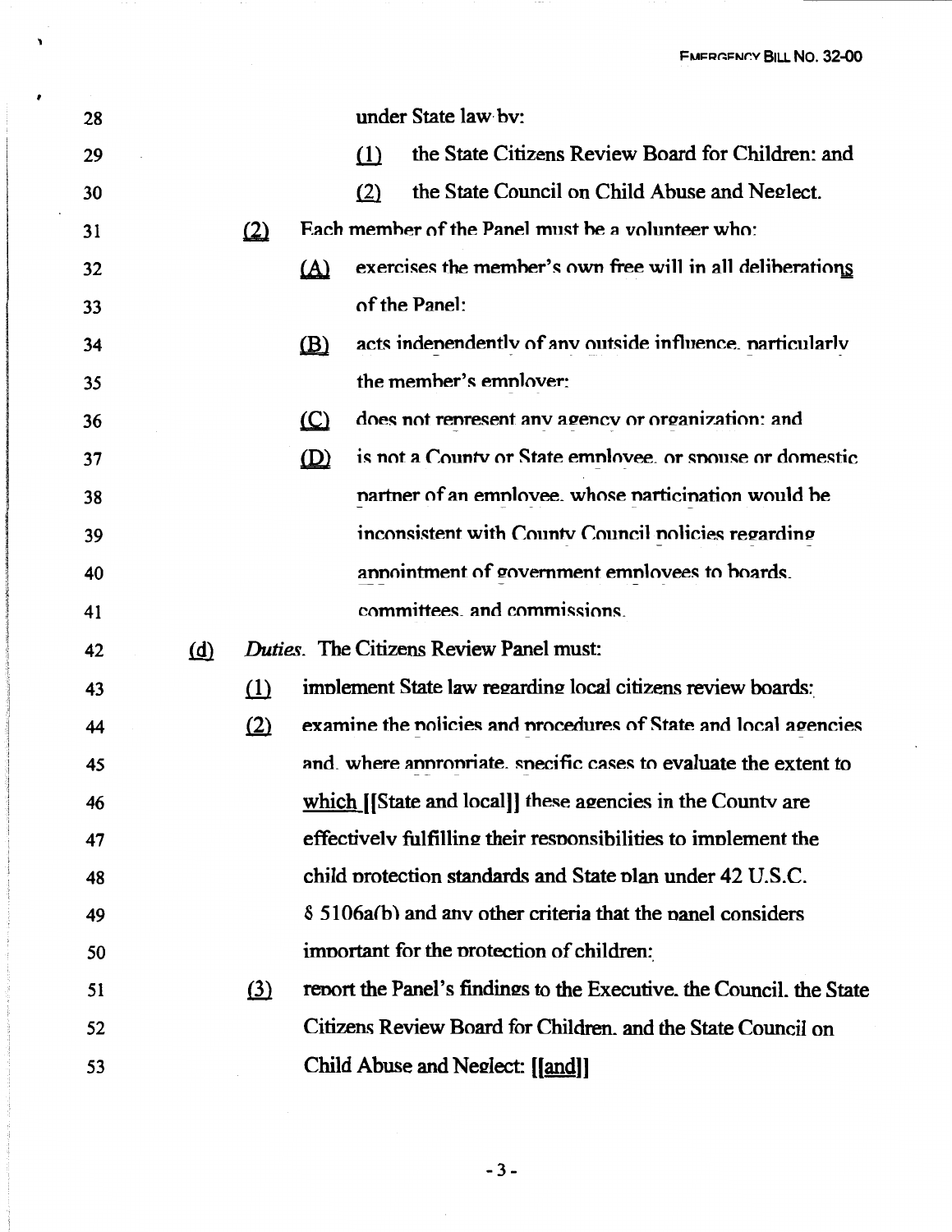within 60 days after the end of each fiscal year, prepare and make 54  $(4)$ available to the public a report summarizing the Panel's activities 55 during the fiscal year: and 56 carry out other duties as requested to assist the County  $(5)$ 57 Department of Health and Human Services, the State Citizens 58 Review Board for Children, and the State Council on Child 59 Abuse and Neglect. 60 *Terms of office.* The term of a Panel member is [[2]] 3 years.  $(e)$ 61 *Compensation* Members of the Panel must not receive compensation  $(f)$ 62 for their services. A member may receive reimbursement for expenses 63 incurred in connection with the member's service on the Panel, subject 64 to appropriations. 65 *Meetings.* The Citizens Review Panel must meet at least [14 times a  $(g)$ 66 vearll once every 3 months at the call of the chair. 67 *Access to information.* Federal law requires the State to provide any (h) 68 case information requested by the Panel that is necessary for the Panel 69 to carry out its functions. County agencies and employees must provide 70 any case or other information that the Panel decides is necessary or 71 useful to carry out its functions. Each member of the Panel is subject to 72 State laws that restrict or prohibit disclosure of: 73 identifying information about a specific child protection case: or 74  $(A)$ certain other information **(B)** 75 Staff. IIThe Department of Health and Human Services must]] Federal 76  $(i)$ law requires the State to provide staff support to the Citizens Review 77 78 Panel. The County Department of Health and Human Services may provide staff support to the Panel if the State reimburses the County for 79 the full cost of the support. 80

 $-4-$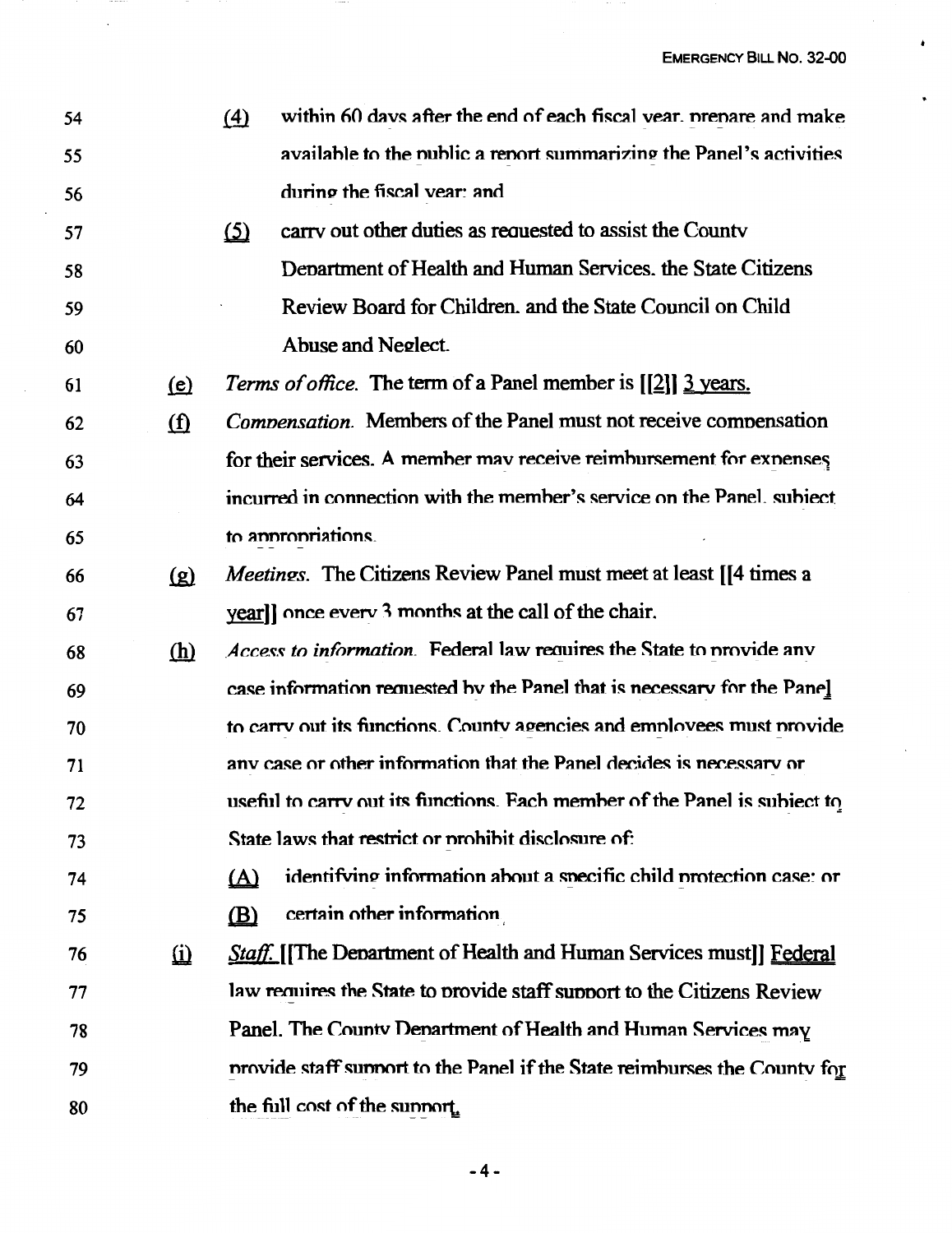81

ĭ

 $\pmb{\prime}$ 

 $\mathbf{i}$ 

## $\hat{\mathbf{u}}$ Advisory oroun

| 82  |                               | $\Delta$     | The County Executive may annoint, subject to confirmation by                     |
|-----|-------------------------------|--------------|----------------------------------------------------------------------------------|
| 83  |                               |              | the County Council. un to 5 members of a Citizens Review Panel                   |
| 84  |                               |              | Advisory Group to provide technical and professional advice to                   |
| 85  |                               |              | the Panel about child protective services. Each member of the                    |
| 86  |                               |              | Advisory Group must have expertise in the prevention and                         |
| 87  |                               |              | treatment of child abuse and neglect, such as child advocates.                   |
| 88  |                               |              | volunteers of the court-annointed special advocate program.                      |
| 89  |                               |              | attornevs who represent children. parent and consumer                            |
| 90  |                               |              | representatives, and health and human services professionals.                    |
| 91  |                               | $\mathbf{B}$ | The term of a member of the Advisory Group is 3 years.                           |
| 92  |                               | $\Omega$     | A member of the Advisory Group:                                                  |
| 93  |                               |              | may narticinate in a matter before the Panel only at the<br>$\omega$             |
| 94  |                               |              | request of the Panel: and                                                        |
| 95  |                               |              | must not narticinate in a vote or other action by the Panel.<br>$\Omega$         |
| 96  |                               | $\mathbf{D}$ | A Panel member should consider advice received from the                          |
| 97  |                               |              | Advisory Group in response to the Panel's request, but must                      |
| 98  |                               |              | exercise indenendent iudement in evaluating the advice.                          |
| 99  | Sec. 2                        |              | <b>Transition.</b>                                                               |
| 100 | (a)                           |              | When making initial appointments to the Citizens Review Panel, the               |
| 101 |                               |              | County Executive [[may]] $\frac{must}{x}$ appoint 2 members to [[staggered terms |
| 102 |                               |              | so that approximately half of the members are appointed each yearll a            |
| 103 |                               |              | one-vear term. 2 members to a two-vear term, and 3 members to a three-           |
| 104 |                               |              | vear term.                                                                       |
| 105 | $\mathbf{\underline{\omega}}$ |              | The Executive must annoint the members of the Advisory Groun under               |
| 106 |                               |              | Code Section 27-49A(i) as added by this Act, to initial terms of 1, 2, or        |

 $-5-$